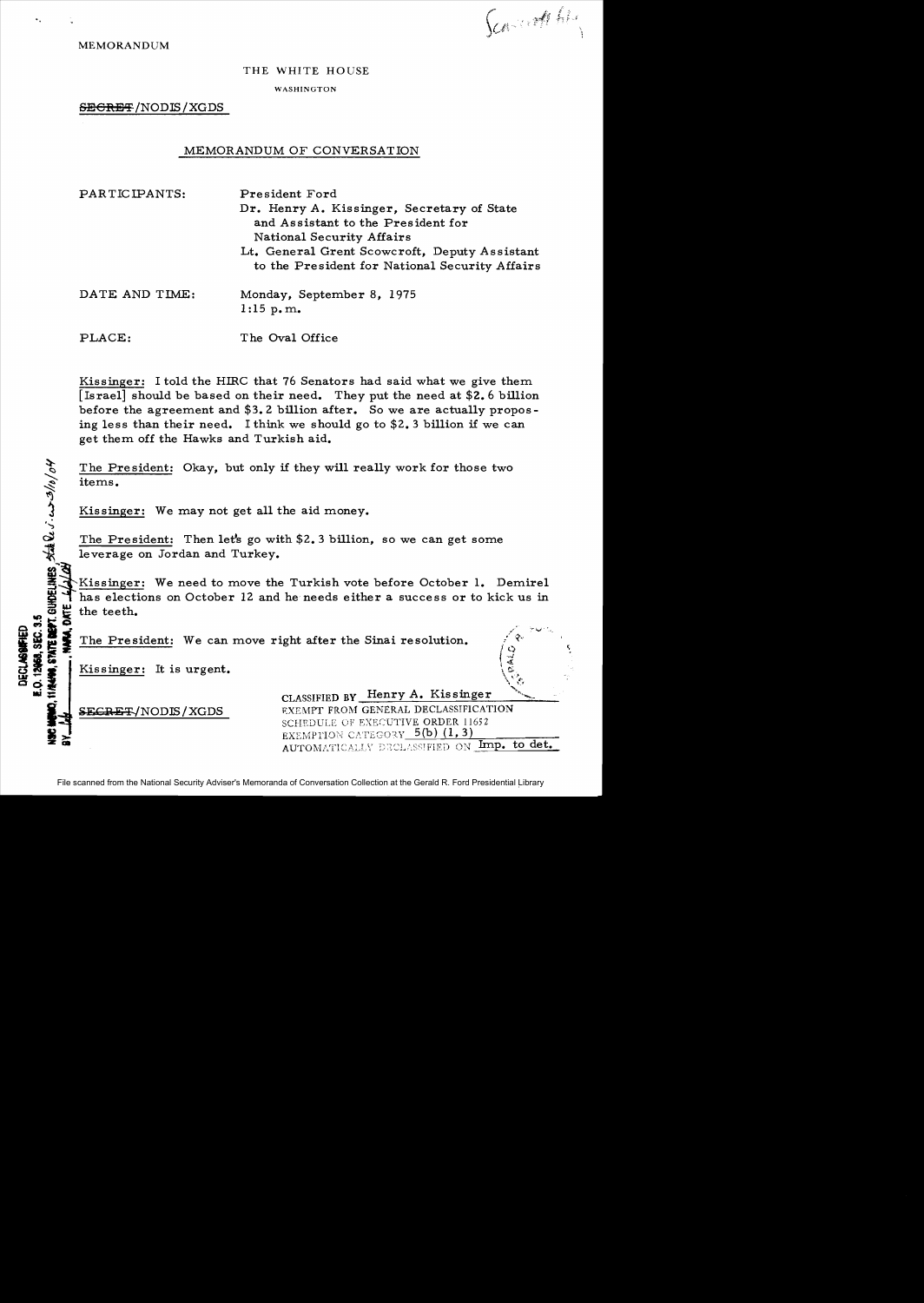## $-$ <del>SECRET</del>/NODIS/XGDS 2

 $\cdot$ 

On the Middle East agreement: If all these agreements come out, they will be embarrassing in the extreme and would kill Sadat. I have taken some things like F-l6s out of the Memorandum of Understanding and given it to the Senate Foreign Relations Committee. The other papers I plan to show to Sparkman and Case and claim they aren't commitments.

We have been careful in drafting the letters. We are in pretty good shape, but it would be very awkward trying to explain them.

The President: I think it is better to play it square with Case. His attitude has changed since he is senior man on the Committee.

Kissinger: And he is wildly pro-Israel, and most of the documents are prO-Israel.

With the Soviets, we are on the ragged edge on detente. They-are getting nothing out of detente. The Middle East is a humiliation, but they would have probably kept it quiet if grain was being shipped. The only thing left is SALT. Since you became President, all the concessions have been theirs. If we don't give way or something, it may be all over.

I think on SECM's we should hold at 600 kilometers. On ALCM's, we should start at 2,500 and back off and 2,000 if necessary. On Backfire, I think you should go to Brezhnev and ask him for guarantees like deploy ment, tankers, etc., to insure they aren't being used strategically. We also need to get something to the Soviet Union so Gromyko has something to discuss with me.

The President: Do we need an NSC meeting?

Kissinger: Either that or just a Verification Panel meeting, and I will take a chance.

The President: I go to New Hampshire on Thursday.

Kissinger; Let's just do a VP then. But we will have to get the Pentagon under control so they stop singing.

Jackson is trying to make me testify. I plan to refuse, unless you feel otherwise. He wrote me an insolent letter. He said on TV that I shouldn't be allowed to testify because I am a liar.

 $S$ ECRET /NODIS/XGDS

-.....-- .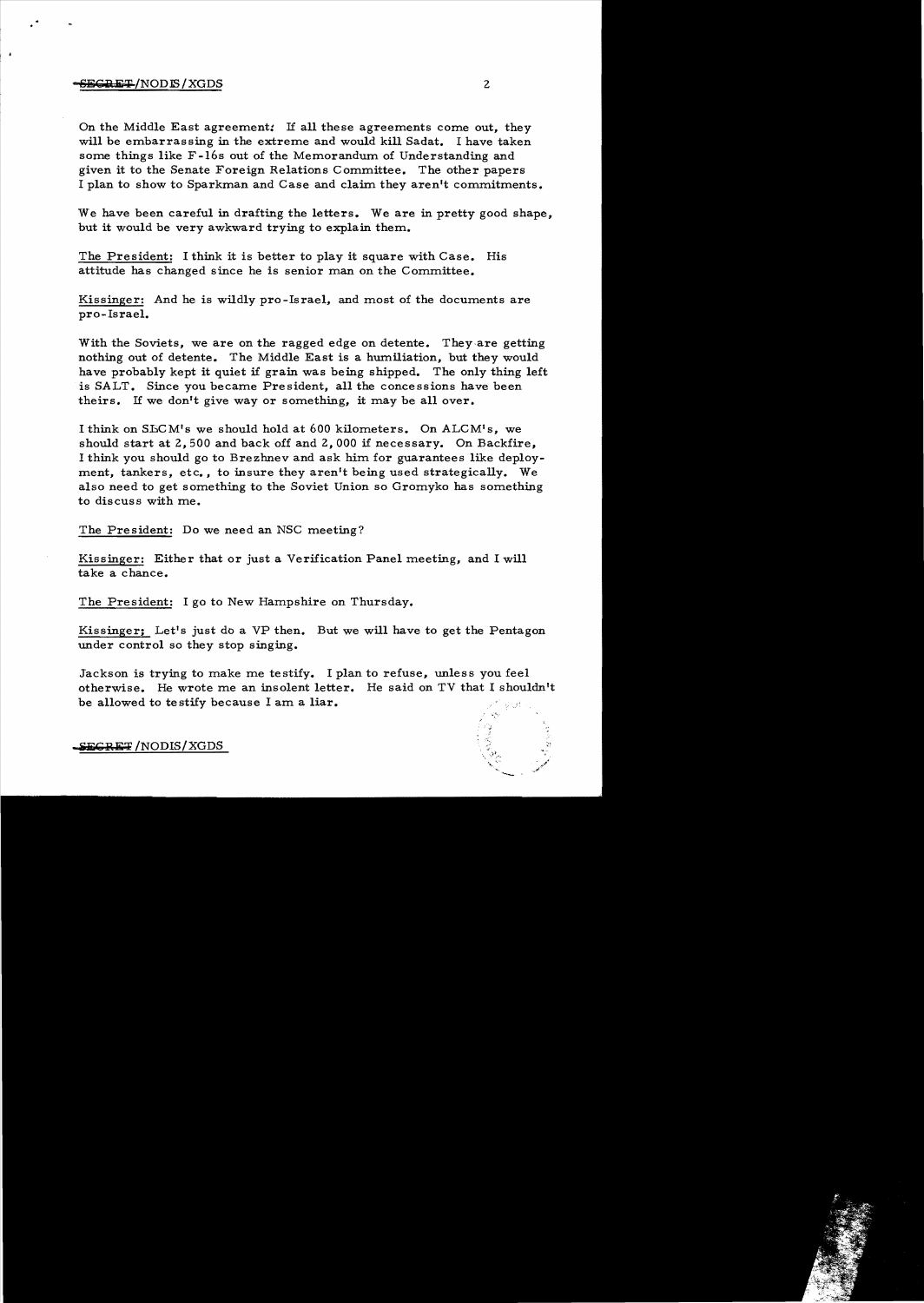## -SECRET-(NODIS/XGDS) 3

The President: He said that? I think we should sit down with Marsh and Friedersdorf to see how we can handle it. He wants to humiliate you **--** I won't let that happen. Has he set a date?

Kissinger: No. I won't answer his letter. I will testify before the full Committee and any other Subcommittee but not with Jackson as Chairman.

I am worried we have nothing to offer the Soviets.

The President: How about grain?



SEGRET/NODIS/XGDS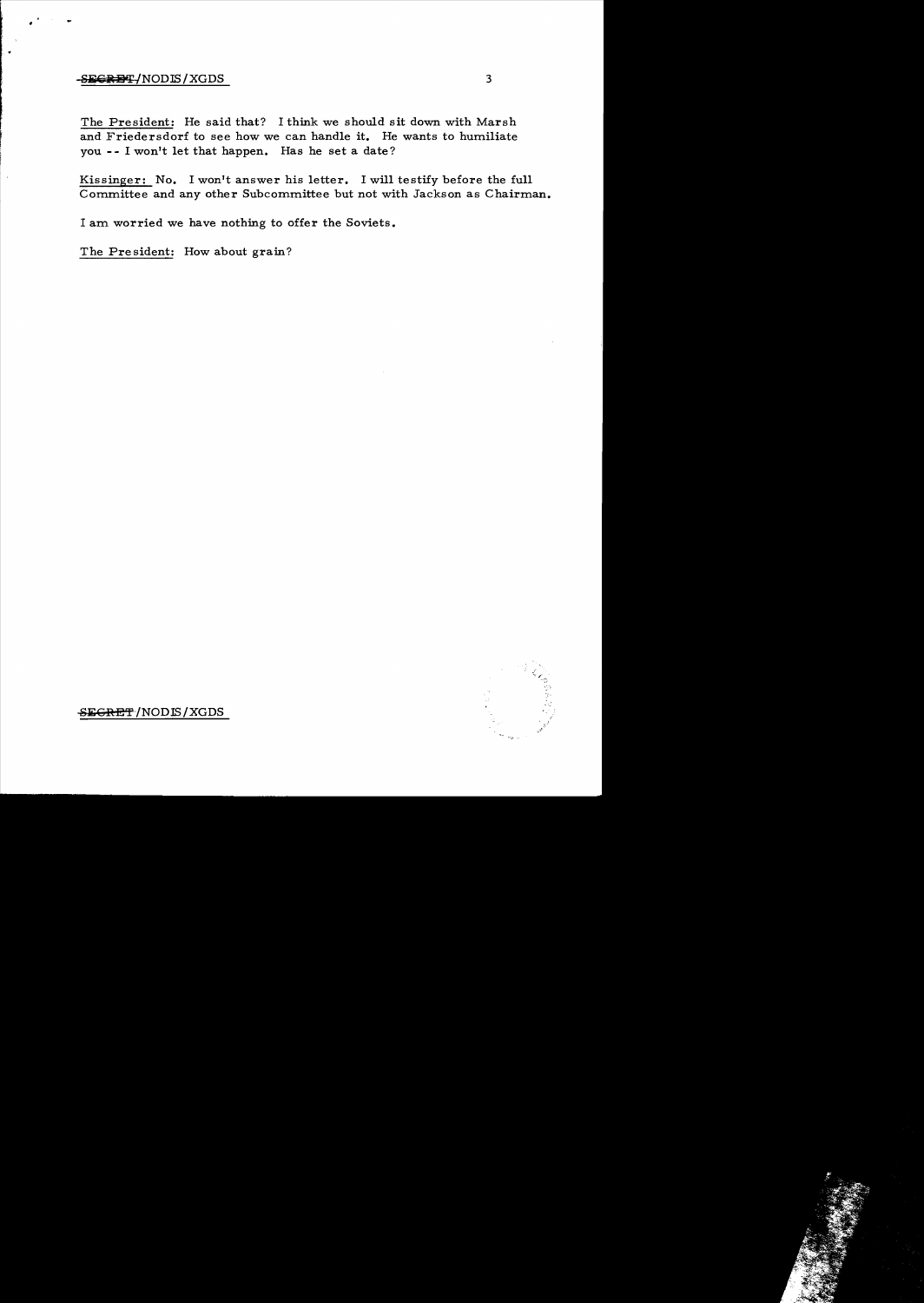Con Desubop when we hought USSB-VPIK FSept 75 K & Gold cofine that 76 Suntry had find what cerquestion shutil be board on med-they put weed at 2.6 before aground + 3.2 aptr. So we are actually proposing his than will. I think one should go to \$ 2.3 years can get there of Hundes & Trup and P of londering of they will uselly work for these K We unan not get Mc ail mon P Then lets go w/ 2.3, to we can get livenage au Joshum & Timhoy. K we nilledts man c Tenk with began oct. Demirel has elections OT12 + needs either a tuces a to hip us in a tith P (Us can une right opten : Sinon resultition.  $k$  It is urgent. One MÉaguerants. Jul tres agreements come out, they will be entouraging in ceptiennes would hill Salat. I have got pour things that like F-16 y and of where frankertunding + quin the SPRC. The other popular flow to the of arkamples of clair they won't crutuits. We have been earful in chapting a letters. tother We are in putty good shope, but it would be en arkival tying to explain P detroit it entter to play it ignore of lase HE ettetade has changed since to suris misson crarte

**DECLASSIFIED** E.O. 12968, SEC. 3.5 NSC MEMO, 11/24/08, STATE DEPT. GUIDELINES, 5 total le vient  $3/(00/64)$ <br>BY  $\frac{64}{10}$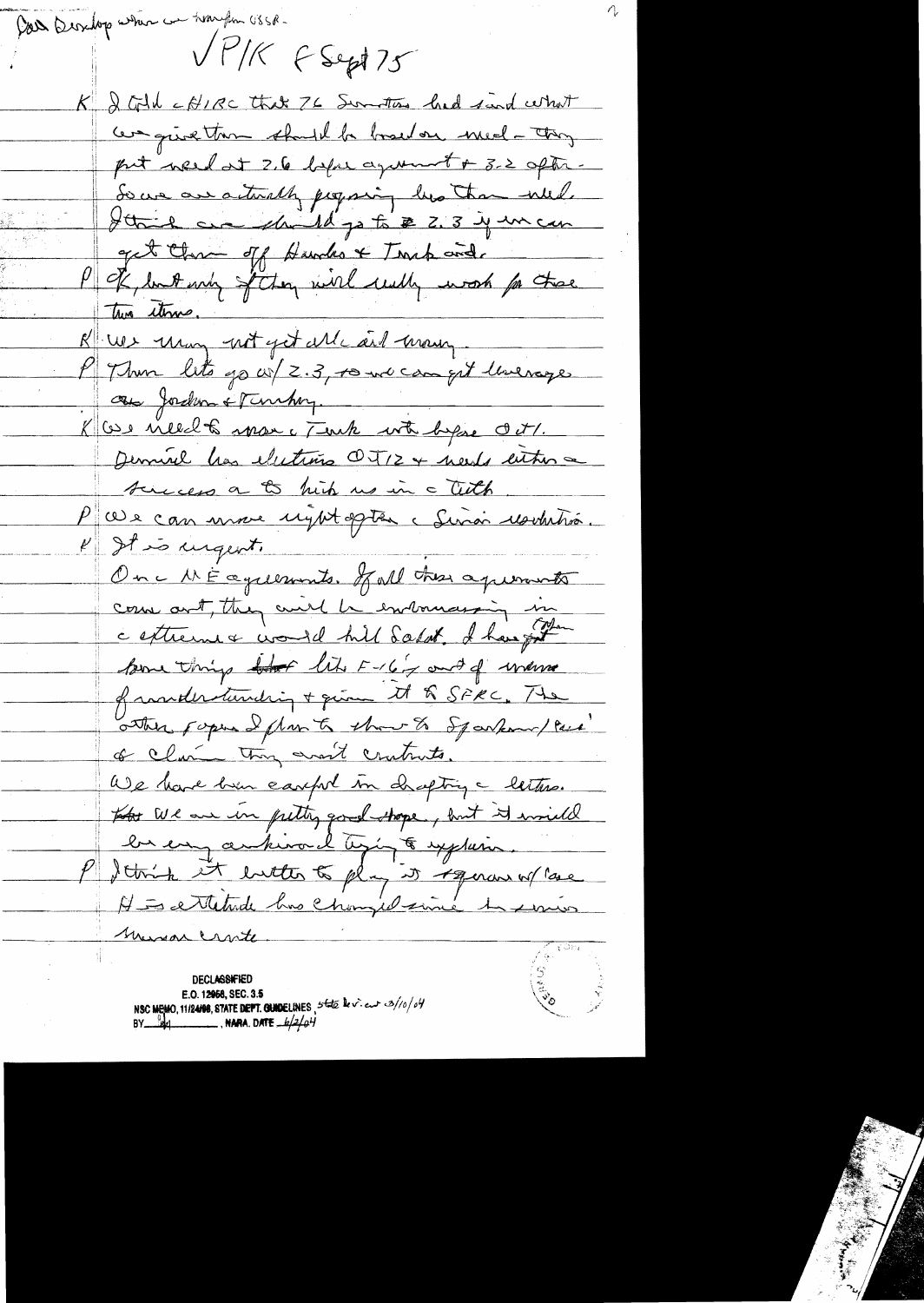Contingery had pet pagen.

K and he is avidely pro-I, and most of a dressure are post.<br>W/c Server cent and any of determining god edge on determin. pub hyst junit of grain can being storped. The endy thing left is salt Since you become Pres, Ale concertions have been their. If un dont que any on sousthing it my be allover, I think on Sheri's un shall hold at 600k. Ahcre's are phoned that at 25000 look A 3 2000 il incesso, On trechfine 2 Christ zon should po to Bog and ook him Dimsine of they crewt used straty just, We also well to get connecting RCSU so Comptes have possibly to des uses w/me. P Do ne weel ago NSC arty K Esther that or just a UP and Ierril Cubo achance. 1 Igo of New Hang, Thurs. Khits part doe VP, Thou, B wit was mall Comet quite Provitage maler control so they stop surging Jacksontiques & make une tretife. I plan to me un ensolent better. As said not & som colored be cellenwel to Testify breams 2 come him P He said tout? I think an short sit draw w/